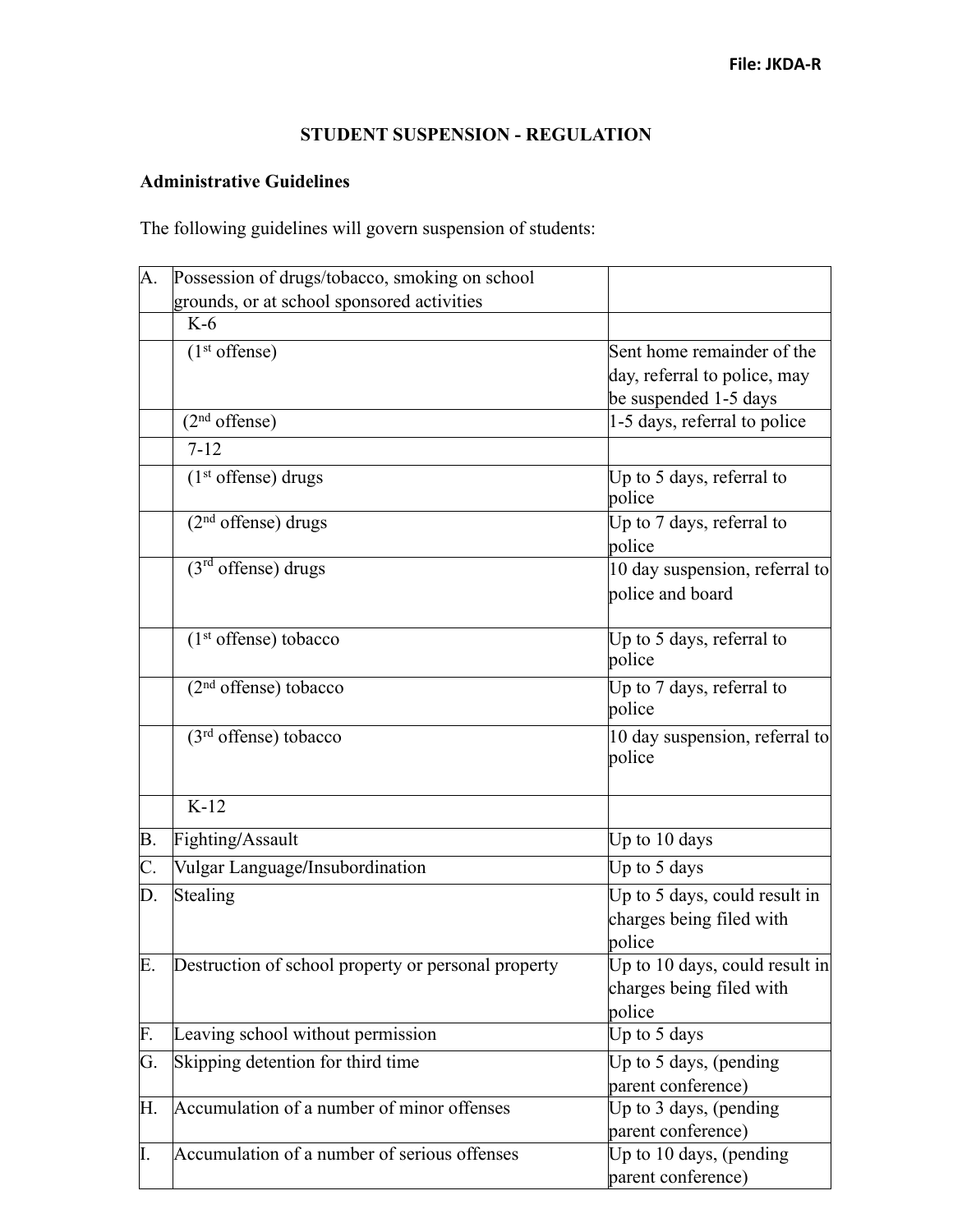|    |                                                        | <b>File: JKDA-R</b>         |
|----|--------------------------------------------------------|-----------------------------|
| J. | Possession of any items that may be used as a weapon   | Up to 10 days and possible  |
|    | which include but are not limited to the following:    | referral to the Board for a |
|    | firearms, ammunition, explosives, cross-bows, metal    | disciplinary hearing        |
|    | knuckles, switchblades, knives, chains, clubs, Kung Fu |                             |
|    | stars, pellet guns, and nunchucks.                     |                             |
| Κ. | Harassment/Bullying (verbal, physical, sexual, etc.)   |                             |
|    |                                                        |                             |
|    |                                                        |                             |
|    |                                                        |                             |
|    |                                                        |                             |
|    |                                                        |                             |
|    | $(1st$ offense)                                        | Up to $5$ days, notify      |
|    |                                                        | parent/guardian             |
|    | $(2^{nd}$<br>offense)                                  | Up to 7 days, meeting with  |
|    |                                                        | parent/guardian, notify     |
|    |                                                        | superintendent              |
|    | $(3^{rd}$<br>offense)                                  | Up to 10 days, meeting with |
|    |                                                        | parent/guardian, notify     |
|    |                                                        | superintendent and police,  |
|    |                                                        | possible referral to board  |
| L. | Hazing                                                 | Up to 10 days, notify       |
|    |                                                        | parent/guardian, notify     |
|    |                                                        | superintendent and possible |
|    |                                                        | referral to police          |

Suspensions may be out of school, in school or a combination of both.